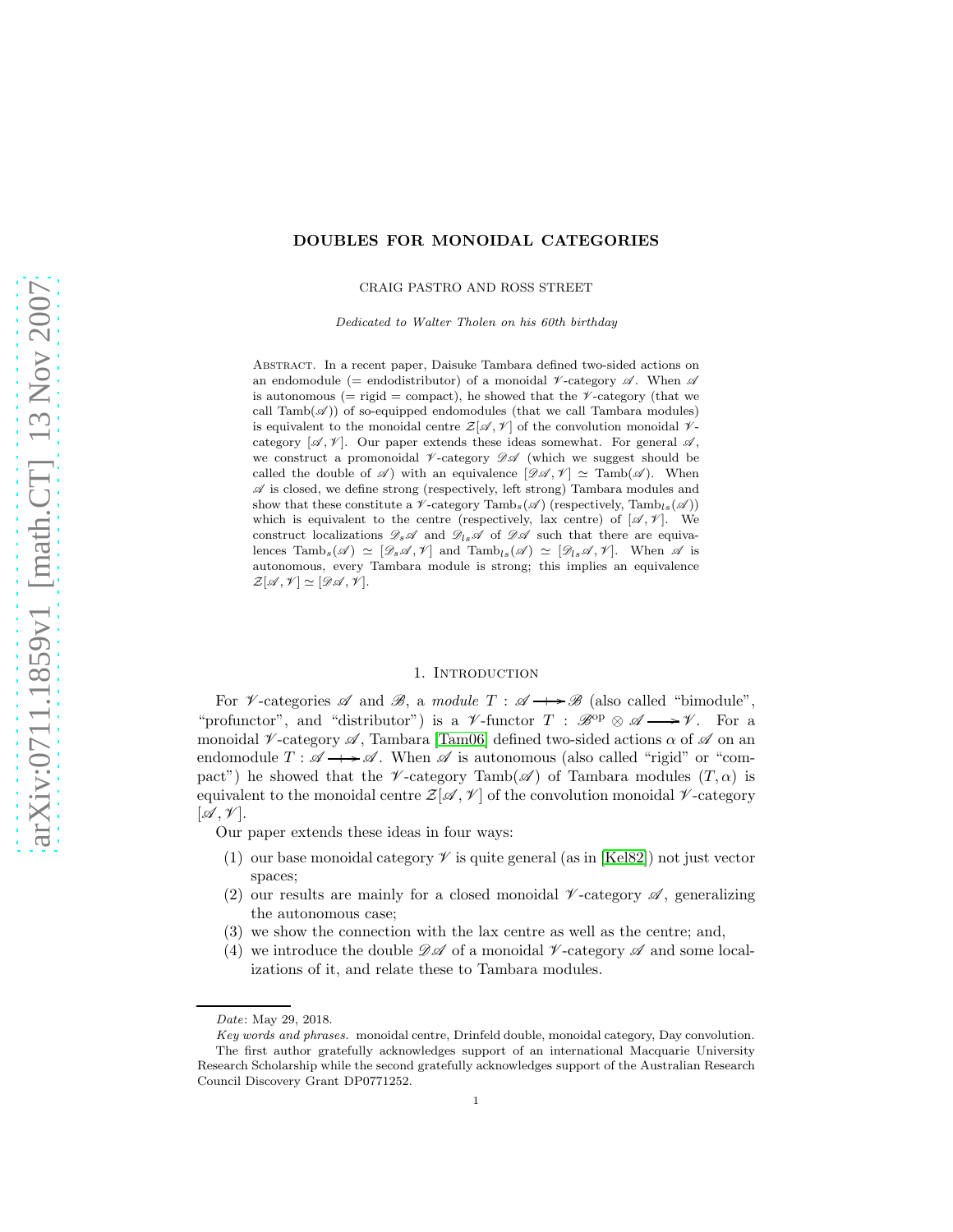Our principal goal is to give conditions under which the centre and lax centre of a  $\mathscr V$ -valued  $\mathscr V$ -functor monoidal  $\mathscr V$ -category is again such. Some results in this direction can be found in [\[DS07\]](#page-12-2).

For general monoidal  $\mathscr A$ , we construct a promonoidal  $\mathscr V$ -category  $\mathscr D\mathscr A$  with an equivalence  $[\mathscr{DA}, \mathscr{V}] \simeq \text{Tamb}(\mathscr{A})$ . When  $\mathscr{A}$  is closed, we define when a Tambara module is (left) strong and show that these constitute a  $\nu$ -category  $(\text{Tamb}_{ls}(\mathscr{A}))$  Tamb $_s(\mathscr{A})$  which is equivalent to the (lax) centre of  $[\mathscr{A}, \mathscr{V}]$ . We construct localizations  $\mathscr{D}_s\mathscr{A}$  and  $\mathscr{D}_{ls}\mathscr{A}$  of  $\mathscr{D}\mathscr{A}$  such that there are equivalences Tamb<sub>s</sub>( $\mathscr{A}$ )  $\simeq$  [ $\mathscr{D}_s\mathscr{A}, \mathscr{V}$ ] and Tamb<sub>ls</sub>( $\mathscr{A}$ )  $\simeq$  [ $\mathscr{D}_l\mathscr{A}, \mathscr{V}$ ]. When  $\mathscr{A}$  is autonomous, every Tambara module is strong, which implies an equivalence  $\mathcal{Z}[\mathscr{A}, \mathscr{V}] \simeq [\mathscr{D}\mathscr{A}, \mathscr{V}]$ . These results should be compared with those of [\[DS07\]](#page-12-2) where the lax centre of  $[\mathscr{A}, \mathscr{V}]$  is shown generally to be a full sub- $\mathscr{V}$ -category of a functor  $\mathscr{V}$ -category  $[\mathscr{A}_M, \mathscr{V}]$  which also becomes an equivalence  $\mathcal{Z}[\mathscr{A}, \mathscr{V}] \simeq [\mathscr{A}_M, \mathscr{V}]$  when  $\mathscr{A}$  is autonomous.

As we were completing this paper, Ignacio Lopez Franco sent us his preprint [\[LF07\]](#page-12-3) which has some results in common with ours. As an example for  $\nu$ -modules of his general constructions on pseudomonoids, he is also led to what we call the double monad.

# 2. Centres and convolution

We work with categories enriched in a base monoidal category  $\mathscr V$  as used by Kelly [\[Kel82\]](#page-12-1). It is symmetric, closed, complete and cocomplete.

Let  $\mathscr A$  denote a closed monoidal  $\mathscr V$ -category. We denote the tensor product by  $A \otimes B$  and the unit by I in the hope that this will cause no confusion with the same symbols used for the base  $\mathscr V$  itself. We have  $\mathscr V$ -natural isomorphisms

$$
\mathscr{A}(A,{}^{B}C) \cong \mathscr{A}(A \otimes B, C) \cong \mathscr{A}(B, C^{A})
$$

defined by evaluation and coevaluation morphisms

$$
e_l: {}^BC \otimes B \longrightarrow C,
$$
  
\n
$$
e_r: A \otimes C^A \longrightarrow C,
$$
  
\n
$$
d_l: A \longrightarrow {}^B(A \otimes B),
$$
  
\n
$$
d_r: B \longrightarrow (A \otimes B)^A.
$$

Consequently, there are canonical isomorphisms

$$
{}^{A\otimes B}C \cong {}^{A}({}^{B}C), \quad C^{A\otimes B} \cong (C^{A})^{B}, \quad ({}^{B}C)^{A} \cong {}^{B}(C^{A}) \quad \text{and} \quad {}^{I}C \cong C \cong C^{I}
$$

which we write as if they were identifications just as we do with the associativity and unit isomorphisms. We also write  ${}^BC^A$  for  ${}^B(C^A)$ .

The Day convolution monoidal structure [\[Day70\]](#page-12-4) on the  $\not\!\!\!\!\!\nu$ -category  $[\mathscr{A}, \mathscr{V}]$  of  $\mathscr V$ -functors from  $\mathscr A$  to  $\mathscr V$  consists of the tensor product  $F * G$  and unit J defined by

$$
(F * G)A = \int^{U,V} \mathscr{A}(U \otimes V, A) \otimes FU \otimes GV
$$

$$
\cong \int^{V} F(^{V}A) \otimes GV
$$

$$
\cong \int^{U} FU \otimes G(A^{U})
$$

and

$$
JA = \mathscr{A}(I, A).
$$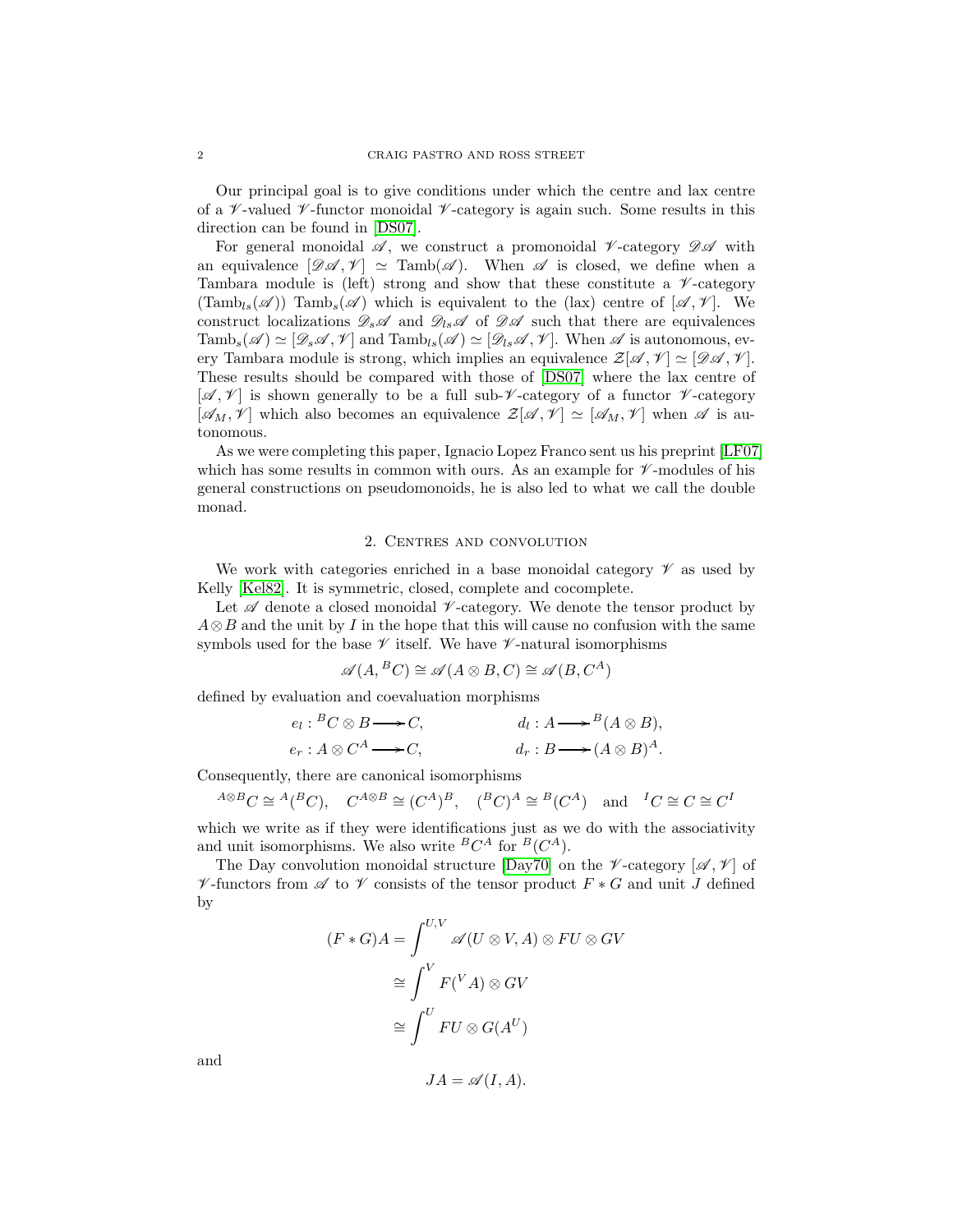In particular,

$$
(F * \mathscr{A}(A, -))B \cong F(^{A}B)
$$
 and  $(\mathscr{A}(A, -) * G)B \cong G(B^{A}).$ 

The centre of a monoidal category was defined in [\[JS91\]](#page-12-5) and the lax centre was defined, for example, in [\[DPS07\]](#page-12-6). Since the representables are dense in  $[\mathscr{A}, \mathscr{V}]$ , an object of the *lax centre*  $\mathcal{Z}_l[\mathscr{A}, \mathscr{V}]$  of  $[\mathscr{A}, \mathscr{V}]$  is a pair  $(F, \theta)$  consisting of  $F \in [\mathscr{A}, \mathscr{V}]$ and a  $\nu$ -natural family  $\theta$  of morphisms

$$
\theta_{A,B}: F(^{A}B) \longrightarrow F(B^{A})
$$

such that the diagrams



commute. The hom object  $\mathcal{Z}_l[\mathscr{A},\mathscr{V}](F,\theta), (G,\phi))$  is defined to be the equalizer of two obvious morphisms out of  $[\mathscr{A}, \mathscr{V}](F, G)$ . The *centre*  $\mathcal{Z}[\mathscr{A}, \mathscr{V}]$  of  $[\mathscr{A}, \mathscr{V}]$  is the full sub- $\nu$ -category of  $\mathcal{Z}_l[\mathscr{A}, \mathscr{V}]$  consisting of those objects  $(F, \theta)$  with  $\theta$  invertible.

#### 3. Tambara modules

Let  $\mathscr A$  denote a monoidal  $\mathscr V$ -category. We do not need  $\mathscr A$  to be closed for the definition of Tambara module although we will require this restriction again later.

A *left Tambara module* on  $\mathscr A$  is a  $\mathscr V$ -functor  $T : \mathscr A^{\mathrm{op}} \otimes \mathscr A \longrightarrow \mathscr V$  together with a family of morphisms

$$
\alpha_l(A, X, Y) : T(X, Y) \longrightarrow T(A \otimes X, A \otimes Y)
$$

which are  $\mathscr V$ -natural in each of the objects A, X and Y, satisfying the two equations  $\alpha_l(I, X, Y) = 1_{T(X, Y)}$  and



Similarly, a *right Tambara module* on  $\mathscr A$  is a  $\mathscr V$ -functor  $T : \mathscr A^{\mathrm{op}} \otimes \mathscr A \longrightarrow \mathscr V$ together with a family of morphisms

$$
\alpha_r(B, X, Y) : T(X, Y) \longrightarrow T(X \otimes B, Y \otimes B)
$$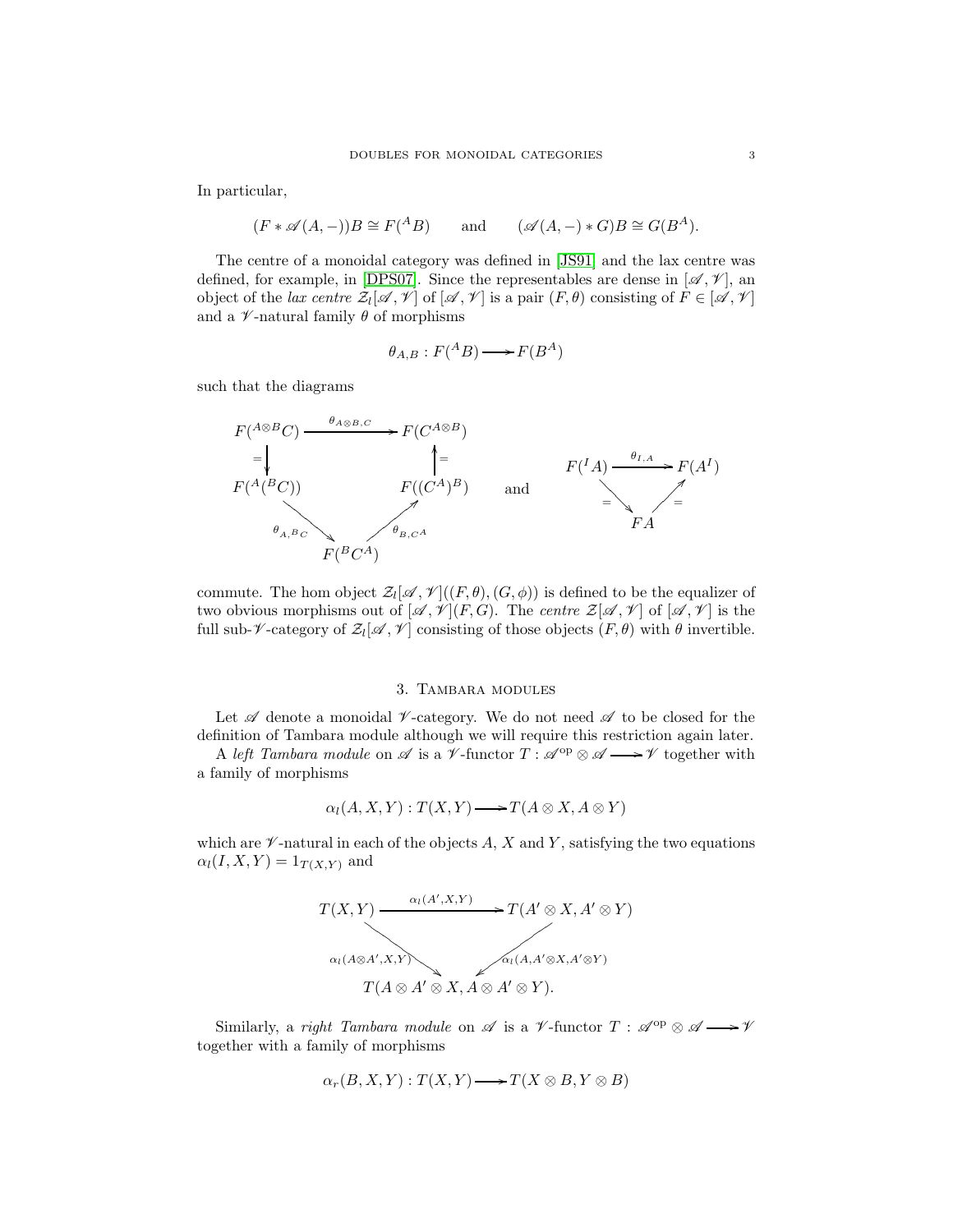which are  $\mathscr V$ -natural in each of the objects B, X and Y, satisfying the two equations  $\alpha_r(I, X, Y) = 1_{T(X, Y)}$  and



A *Tambara module*(T,  $\alpha$ ) on  $\mathscr A$  is a *V*-functor  $T : \mathscr A^{\mathrm{op}} \otimes \mathscr A \longrightarrow \mathscr V$  together with both left and right Tambara module structures satisfying the "bimodule" compatibility condition

$$
T(X,Y) \longrightarrow T(A \otimes X, A \otimes Y)
$$
  
\n
$$
\downarrow \qquad \qquad \downarrow \qquad \qquad \downarrow \qquad \qquad \downarrow \qquad \qquad \downarrow \qquad \qquad \downarrow \qquad \downarrow \qquad \downarrow \qquad \downarrow \qquad \downarrow \qquad \downarrow \qquad \downarrow \qquad \downarrow \qquad \downarrow \qquad \downarrow \qquad \downarrow \qquad \downarrow \qquad \downarrow \qquad \downarrow \qquad \downarrow \qquad \downarrow \qquad \downarrow \qquad \downarrow \qquad \downarrow \qquad \downarrow \qquad \downarrow \qquad \downarrow \qquad \downarrow \qquad \downarrow \qquad \downarrow \qquad \downarrow \qquad \downarrow \qquad \downarrow \qquad \downarrow \qquad \downarrow \qquad \downarrow \qquad \downarrow \qquad \downarrow \qquad \downarrow \qquad \downarrow \qquad \downarrow \qquad \downarrow \qquad \downarrow \qquad \downarrow \qquad \downarrow \qquad \downarrow \qquad \downarrow \qquad \downarrow \qquad \downarrow \qquad \downarrow \qquad \downarrow \qquad \downarrow \qquad \downarrow \qquad \downarrow \qquad \downarrow \qquad \downarrow \qquad \downarrow \qquad \downarrow \qquad \downarrow \qquad \downarrow \qquad \downarrow \qquad \downarrow \qquad \downarrow \qquad \downarrow \qquad \downarrow \qquad \downarrow \qquad \downarrow \qquad \downarrow \qquad \downarrow \qquad \downarrow \qquad \downarrow \qquad \downarrow \qquad \downarrow \qquad \downarrow \qquad \downarrow \qquad \downarrow \qquad \downarrow \qquad \downarrow \qquad \downarrow \qquad \downarrow \qquad \downarrow \qquad \downarrow \qquad \downarrow \qquad \downarrow \qquad \downarrow \qquad \downarrow \qquad \downarrow \qquad \downarrow \qquad \downarrow \qquad \downarrow \qquad \downarrow \qquad \downarrow \qquad \downarrow \qquad \downarrow \qquad \downarrow \qquad \downarrow \qquad \downarrow \qquad \downarrow \qquad \downarrow \qquad \downarrow \qquad \downarrow \qquad \downarrow \qquad \downarrow \qquad \downarrow \qquad \downarrow \qquad \downarrow \qquad \downarrow \qquad \downarrow \qquad \downarrow \qquad \downarrow \qquad \downarrow \qquad \downarrow \qquad \downarrow \qquad \downarrow \qquad \downarrow \qquad \downarrow \qquad \downarrow \qquad \downarrow \qquad \downarrow \qquad \
$$

The morphism defined to be the diagonal of the last square is denoted by

$$
\alpha(A, B, X, Y) : T(X, Y) \longrightarrow T(A \otimes X \otimes B, A \otimes Y \otimes B)
$$

and we can express a Tambara module structure purely in terms of this, however, we need to refer to the left and right structures below.

<span id="page-3-0"></span>**Proposition 3.1.** *Suppose*  $\mathscr A$  *is a monoidal*  $\mathscr V$ *-category and*  $T : \mathscr A^{\mathrm{op}} \otimes \mathscr A \longrightarrow \mathscr V$ *is a* V *-functor.*

(a) If  $\mathscr A$  *is right closed, there is a bijection between*  $\mathscr V$ -natural families of mor*phisms*

 $\alpha_l(A, X, Y) : T(X, Y) \longrightarrow T(A \otimes X, A \otimes Y)$ 

*and* V *-natural families of morphisms*

$$
\beta_l(A, X, Y) : T(X, Y^A) \longrightarrow T(A \otimes X, Y).
$$

(b) *Under the bijection of (a), the family*  $\alpha_l$  *is a left Tambara structure if and only if the family*  $\beta_l$  *satisfies the two equations*  $\beta_l(I, X, Y) = 1_{T(X, Y)}$  *and* 

$$
T(X, Y^{A \otimes A'}) \xrightarrow{\beta_l(A \otimes A', X, Y)} T(A \otimes A' \otimes X, Y)
$$
  
=
$$
\downarrow^{\beta_l(A, A' \otimes X, Y)}
$$
  

$$
T(X, (Y^A)^{A'}) \xrightarrow{\beta_l(A', X, Y^A)} T(A' \otimes X, Y^A).
$$

(c) If  $\mathscr A$  *is left closed, there is a bijection between*  $\mathscr V$ -natural families of morphisms

$$
\alpha_r(B, X, Y) : T(X, Y) \longrightarrow T(X \otimes B, Y \otimes B)
$$

*and* V *-natural families of morphisms*

$$
\beta_r(B, X, Y) : T(X, {^B Y}) \longrightarrow T(X \otimes B, Y).
$$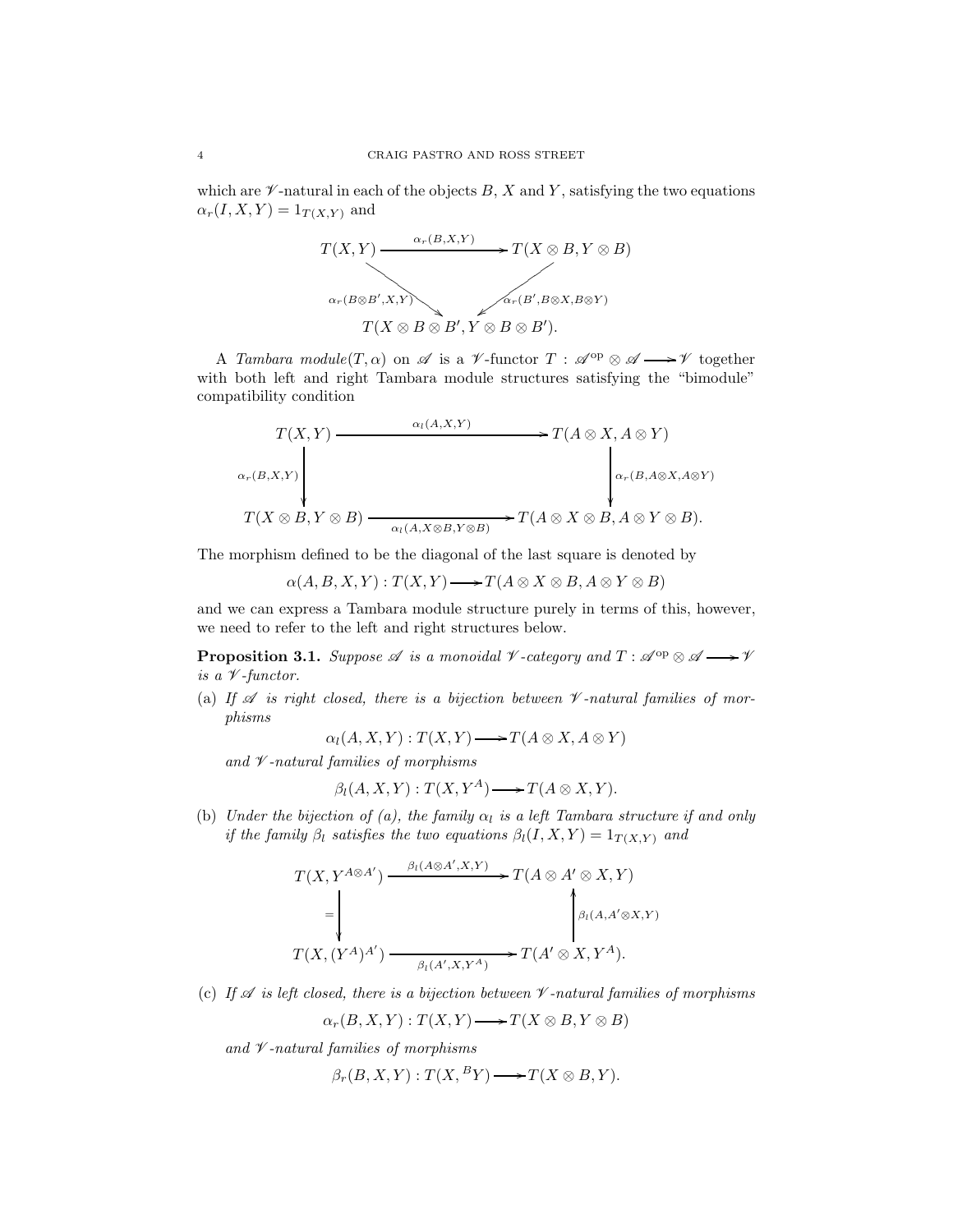(d) *Under the bijection of (c), the family*  $\alpha_r$  *is a right Tambara structure if and only if the family*  $\beta_r$  *satisfies the two equations*  $\beta_r(I, X, Y) = 1_T(X, Y)$  *and* 

$$
T(X, {^{B\otimes B'}}Y) \xrightarrow{\beta_r(B\otimes B',X,Y)} T(X\otimes B\otimes B',Y)
$$
  
=
$$
\downarrow^{\beta_r(B',X\otimes B,Y)}
$$
  

$$
T(X, {^{B}}(B'Y)) \xrightarrow{\beta_r(B,X, {^{B'}}Y)} T(X\otimes B, {^{B'}}Y).
$$

(e) If  $\mathscr A$  *is closed, the families*  $\alpha_l$  *and*  $\alpha_r$  *form a Tambara module structure if and only if the families*  $\beta_l$  *and*  $\beta_r$ *, corresponding under (a) and (c), satisfy the condition*

$$
T(X,{}^{B}Y^{A}) \xrightarrow{\beta_{l}(A,X,{}^{B}Y)} T(A \otimes X,{}^{B}Y)
$$
  
\n
$$
\beta_{r}(B,X,Y^{A}) \downarrow \qquad \qquad \downarrow \beta_{r}(B,A \otimes X,Y)
$$
  
\n
$$
T(X \otimes B, Y^{A}) \xrightarrow{\beta_{l}(A,X \otimes B,Y)} T(A \otimes X \otimes B, Y).
$$

*Proof.* The bijection of (a) is defined by the formulas

$$
\beta_l(A, X, Y) = \left( T(X, Y^A) \xrightarrow{\alpha_l(A, X, Y^A)} T(A \otimes X, A \otimes Y^A) \xrightarrow{T(A \otimes X, e_r)} T(A \otimes X, Y) \right)
$$

and

$$
\alpha_l(A, X, Y) = \left( T(X, Y) \xrightarrow{T(X, d_r)} T(X, (A \otimes Y)^A) \xrightarrow{\beta_l(A, X, A \otimes Y)} T(A \otimes X, A \otimes Y) \right).
$$

That the processes are mutually inverse uses the adjunction identities on the morphisms e and d. The bijection of (c) is obtained dually by reversing the tensor product. Translation of the conditions from the  $\alpha$  to the  $\beta$  as required for (b), (d) and (e) is straightforward.  $\square$ 

A left (respectively, right) Tambara module  $T$  on  $\mathscr A$  will be called *strong* when the morphisms

$$
\beta_l(A, X, Y) : T(X, Y^A) \longrightarrow T(A \otimes X, Y)
$$
  
(respectively,  $\beta_r(B, X, Y) : T(X, {^B Y}) \longrightarrow T(X \otimes B, Y))$ 

corresponding via Proposition [3.1](#page-3-0) to the left (respectively, right) Tambara structure, are invertible. A Tambara module is called *left* (respectively, *right*) *strong* when it is strong as a left (respectively, right) module and *strong* when it is both left and right strong. In particular, notice that the hom  $\mathscr V$ -functor (= identity module) of  $\mathscr A$  is a strong Tambara module.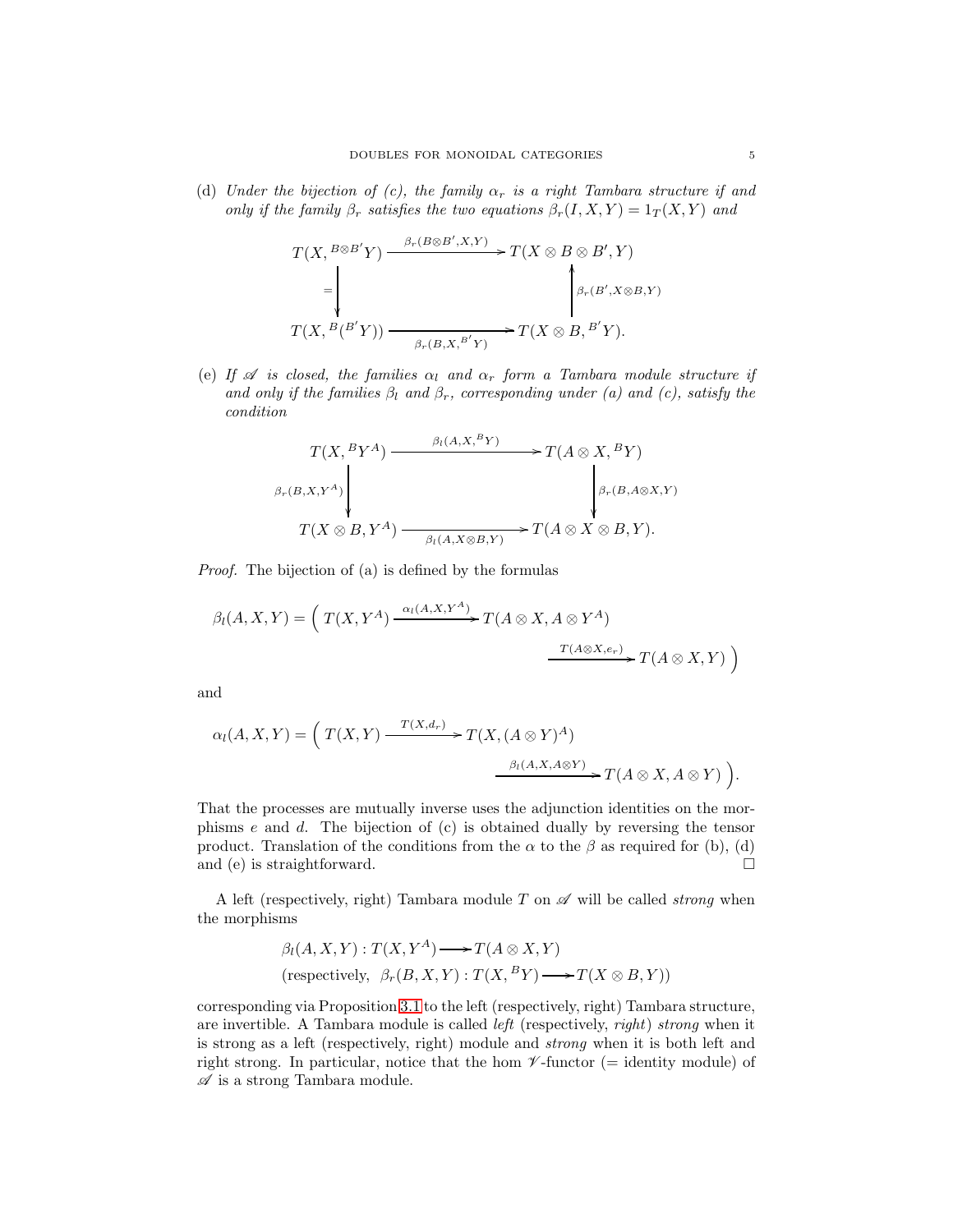<span id="page-5-0"></span>**Proposition 3.2.** Suppose  $\mathscr A$  is a monoidal  $\mathscr V$ -category and  $T : \mathscr A^{\mathrm{op}} \otimes \mathscr A \longrightarrow \mathscr V$ *is a*  $\mathcal V$ -functor. If  $\mathcal A$  *is right (left) autonomous then every left (right) Tambara module is strong.*

*Proof.* If  $A^*$  denotes a right dual for A with unit  $\eta : I \longrightarrow A^* \otimes A$  then an inverse for  $\beta_l$  is defined by the composite

$$
T(A\otimes X,Y)\xrightarrow{\alpha_l(A^*,A\otimes X,Y)} T(A^*\otimes A\otimes X,A^*\otimes Y)\xrightarrow{T(\eta,1)} T(X,A^*\otimes Y).
$$

Write LTamb( $\mathscr A$ ) for the  $\mathscr V$ -category whose objects are left Tambara modules  $T = (T, \alpha_l)$  and whose hom LTamb $(\mathscr{A})(T, T')$  in  $\mathscr{V}$  is defined to be the intersection over all A, X and Y of the equalizers of the pairs of morphisms:

$$
[\mathscr{A}^{op} \otimes \mathscr{A}, \mathscr{V}](T,T') \xrightarrow{\mathscr{V}(\alpha_l,1) \circ pr_{A \otimes X, A \otimes Y}} \mathscr{V}(T(X,Y),T'(A \otimes X, A \otimes Y)) .
$$

Equivalently, we can define the hom as an intersection of equalizers of pairs of morphisms:

$$
[\mathscr{A}^{op} \otimes \mathscr{A}, \mathscr{V}](T,T') \xrightarrow{\mathscr{V}(\beta_l,1) \circ pr_{A \otimes X,Y}} \mathscr{V}(T(X,Y^A),T'(A \otimes X,Y)).
$$

Composition is defined so that we have a  $\mathscr V$ -functor  $\iota$  : LTamb $(\mathscr A) \longrightarrow [\mathscr A^{\rm op} \otimes$  $\mathscr{A}, \mathscr{V}$  which forgets the left module structure on T. In fact, LTamb( $\mathscr{A}$ ) becomes a monoidal  $\mathcal V$ -category in such a way that the forgetful  $\mathcal V$ -functor  $\iota$  becomes strong monoidal. For this, the monoidal structure on  $[\mathscr{A}^{op} \otimes \mathscr{A}, \mathscr{V}]$  is the usual tensor product (= composition) of endomodules:

$$
(T\otimes_{\mathscr A}T')(X,Y)=\int^Z T(X,Z)\otimes T'(Z,Y).
$$

When  $T$  and  $T'$  are left Tambara modules, the left Tambara structure

 $(T \otimes_{\mathscr{A}} T'(X, Y) \longrightarrow (T \otimes_{\mathscr{A}} T')(A \otimes X, A \otimes Y)$ 

on  $T \otimes_{\mathscr{A}} T'$  is defined by taking its composite with the coprojection  $\text{copr}_Z$  into the above coend to be the composite

$$
T(X,Z) \otimes T'(Z,Y) \xrightarrow{\alpha_l \otimes \alpha_l} T(A \otimes X, A \otimes Z) \otimes T'(A \otimes Z, A \otimes Y)
$$
  

$$
\xrightarrow{\text{copr}_{A \otimes Z}} (T \otimes_{\mathscr{A}} T')(A \otimes X, A \otimes Y).
$$

Similarly we obtain monoidal  $\nu$ -categories RTamb $(\mathscr{A})$  and Tamb $(\mathscr{A})$  of right Tambara and all Tambara modules on  $\mathscr A$ .

We write  $LTamb_s(\mathscr{A})$  for the full sub- $\mathscr{V}\text{-category of }\mathrm{LTamb}(\mathscr{A})$  consisting of the strong left Tambara modules. We write  $\text{Tamb}_{ls}(\mathscr{A})$ ,  $\text{Tamb}_{rs}(\mathscr{A})$  and  $\text{Tamb}_{s}(\mathscr{A})$ for the full sub- $\nu$ -categories of Tamb( $\nu$ ) consisting of the left strong, right strong and strong Tambara modules respectively.

If  $\mathscr A$  is autonomous then  $\text{Tamb}(\mathscr A) = \text{Tamb}_{ls}(\mathscr A) = \text{Tamb}_{rs}(\mathscr A) = \text{Tamb}_{sl}(\mathscr A)$ by Proposition [3.2.](#page-5-0)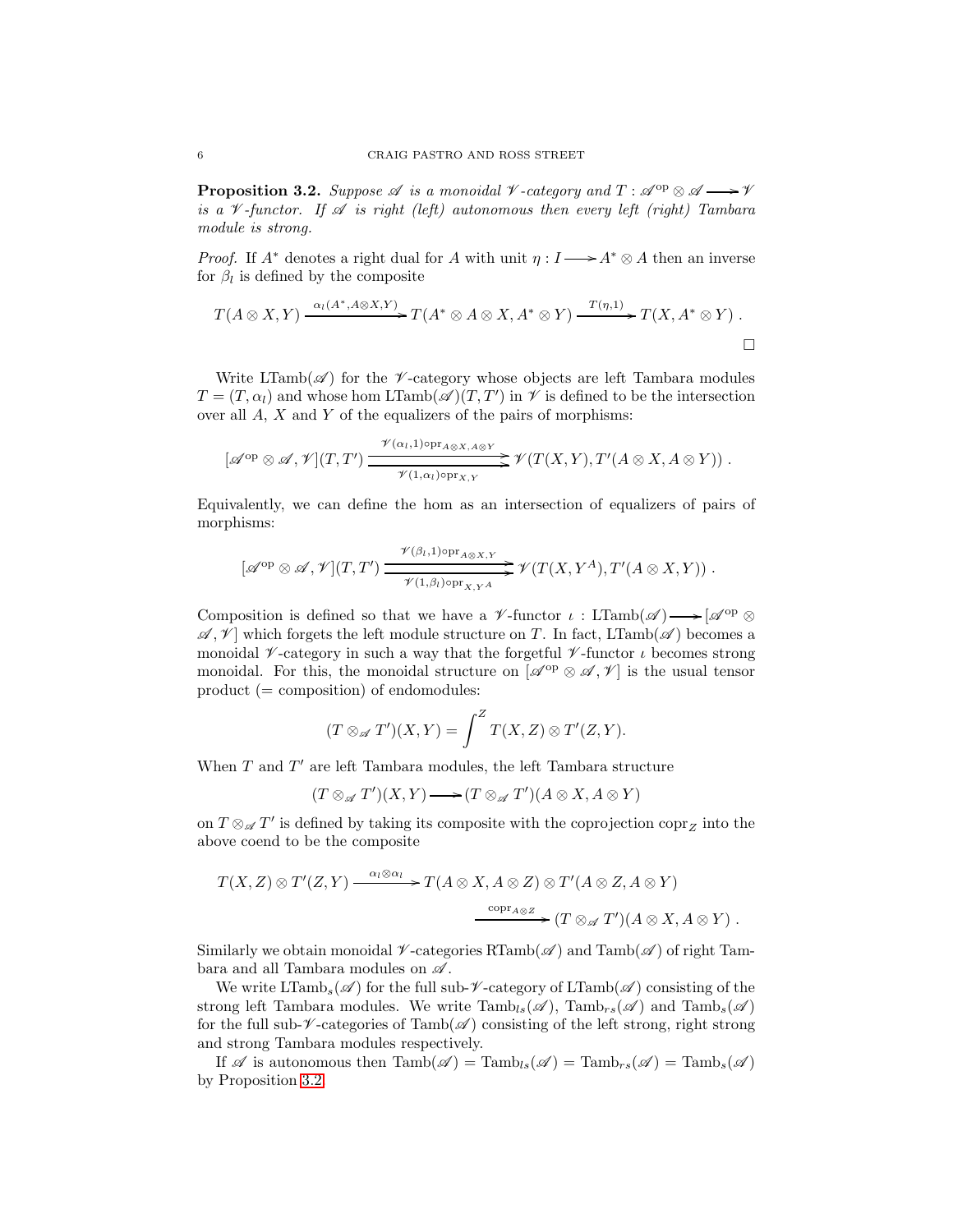#### 4. The Cayley functor

Consider a right closed monoidal  $\nu$ -category  $\mathscr A$ . There is a *Cayley*  $\nu$ -functor

 $\Upsilon : [\mathscr{A}, \mathscr{V}] \longrightarrow [\mathscr{A}^{\mathrm{op}} \otimes \mathscr{A}, \mathscr{V}]$ 

defined as follows. To each object  $F \in [\mathcal{A}, \mathcal{V}]$ , define  $\Upsilon(F) = T_F$  by

$$
T_F(X, Y) = F(Y^X).
$$

The effect  $\Upsilon_{F,G}: [\mathscr{A},\mathscr{V}](F,G) \longrightarrow [\mathscr{A}^{op} \otimes \mathscr{A},\mathscr{V}](T_F, T_G)$  of  $\Upsilon$  on homs is defined by taking its composite with the projection

$$
\mathrm{pr}_{X,Y} : [\mathscr{A}^{\mathrm{op}} \otimes \mathscr{A}, \mathscr{V}](T_F, T_G) \longrightarrow \mathscr{V}(F(Y^X), G(Y^X))
$$

to be the projection

$$
\mathrm{pr}_{Y^X} : [\mathscr{A}, \mathscr{V}](F, G) \longrightarrow \mathscr{V}(F(Y^X), G(Y^X)).
$$

Proposition 4.1. *The Cayley* V *-functor* Υ *is strong monoidal; it takes Day convolution to composition of endomodules.*

*Proof.* We have the calculation:

$$
(\Upsilon(F) \otimes_{\mathscr{A}} \Upsilon(G))(X,Y) = \int^{Z} \Upsilon(F)(X,Z) \otimes \Upsilon(G)(Z,Y)
$$
  
\n
$$
= \int^{Z} F(Z^{X}) \otimes G(Y^{Z})
$$
  
\n
$$
\cong \int^{Z,U,V} \mathscr{A}(U,Z^{X}) \otimes FU \otimes \mathscr{A}(V,Y^{Z}) \otimes GV
$$
  
\n
$$
\cong \int^{Z,U,V} \mathscr{A}(X \otimes U,Z) \otimes FU \otimes \mathscr{A}(Z \otimes V,Y) \otimes GV
$$
  
\n
$$
\cong \int^{U,V} \mathscr{A}(X \otimes U \otimes V,Y) \otimes FU \otimes GV
$$
  
\n
$$
\cong \int^{U,V} \mathscr{A}(U \otimes V,Y^{X}) \otimes FU \otimes GV
$$
  
\n
$$
\cong \Upsilon(F * G)(X,Y),
$$

and of course  $\Upsilon(\mathscr{A}(I,-))(X,Y) = \mathscr{A}(I,Y^X) \cong \mathscr{A}(X,Y)$ .

In fact,  $\Upsilon$  lands in the left Tambara modules by defining, for each  $F \in [\mathscr{A}, \mathscr{V}]$ , the structure

$$
\alpha_l(A, X, Y) = \left( F(Y^X) \xrightarrow{F((d_r)^X)} F((A \otimes Y)^{A \otimes X}) \right)
$$

on  $T_F$ . It is helpful to observe that the  $\beta_l$  corresponding to this  $\alpha_l$  (via Proposition [3.1\)](#page-3-0) is given by the identity

$$
\beta_l(A, X, Y) = \left( F(Y^{A \otimes X}) \xrightarrow{1} F(Y^{A \otimes X}) \right),
$$

showing that  $T_F$  becomes a strong left module. To see that there is a  $\mathscr V\text{-}\mathrm{functor}$  $\hat{\Upsilon} : [\mathscr{A}, \mathscr{V}] \longrightarrow \mathrm{LTamb}_{s}(\mathscr{A})$  satisfying  $\iota \circ \hat{\Upsilon} = \Upsilon$ , we merely observe that

$$
\mathrm{pr}_{A\otimes X,Y}\circ \Upsilon_{F,G}=\mathrm{pr}_{Y^{A\otimes X}}=\mathrm{pr}_{(Y^{A})^{X}}=\mathrm{pr}_{X,Y^{A}}\circ \Upsilon_{F,G}.
$$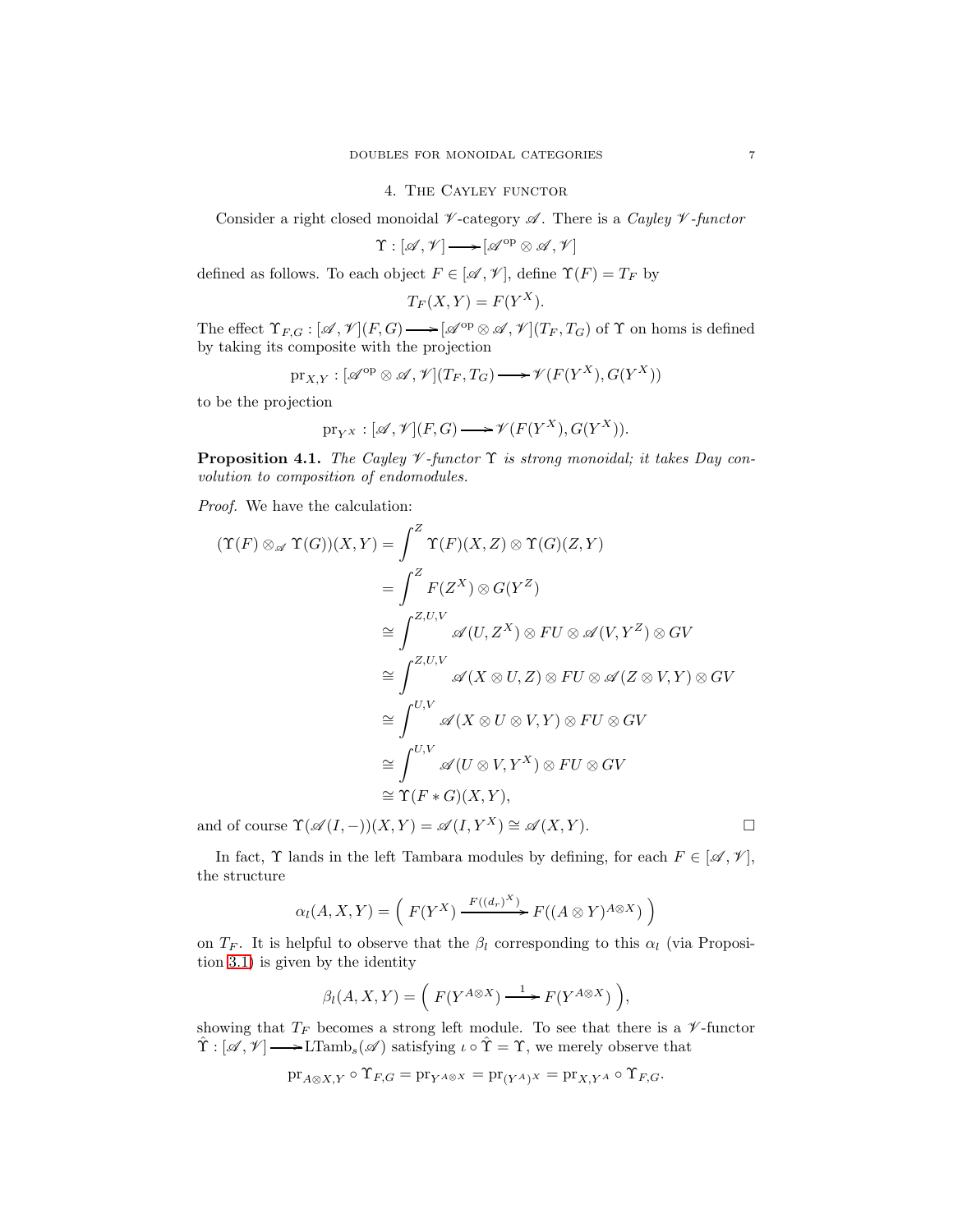<span id="page-7-0"></span>**Proposition 4.2.** *If*  $\mathscr A$  *is a right closed monoidal*  $\mathscr V$ -category then the  $\mathscr V$ -functor  $\hat{\Upsilon}: [\mathscr{A}, \mathscr{V}] \longrightarrow \text{LTamb}_{s}(\mathscr{A})$  *is an equivalence.* 

*Proof.* Define  $\zeta : \text{LTamb}(\mathscr{A})(T_F, T_G) \longrightarrow [\mathscr{A}, \mathscr{V}](F, G)$  by  $\text{pr}_Y \circ \zeta = \text{pr}_{I, Y} \circ \iota_{T_F, T_G}$ . Then

$$
\mathop{\mathrm{pr}}\nolimits_Y\circ\zeta\circ\hat{\Upsilon}_{F,G}=\mathop{\mathrm{pr}}\nolimits_{I,Y}\circ\iota_{T_F,T_G}\circ\hat{\Upsilon}_{F,G}=\mathop{\mathrm{pr}}\nolimits_{I,Y}\circ\Upsilon_{F,G}=\mathop{\mathrm{pr}}\nolimits_Y
$$

and

$$
\begin{aligned} \operatorname{pr}_{X,Y} \circ \iota_{T_F,T_G} \circ \hat{\Upsilon}_{F,G} \circ \zeta &= \operatorname{pr}_{X,Y} \circ \Upsilon_{F,G} \circ \zeta \\ &= \operatorname{pr}_{Y^X} \circ \zeta \\ &= \operatorname{pr}_{I,Y^X} \circ \iota_{T_F,T_G} \\ &= \operatorname{pr}_{X,Y} \circ \iota_{T_F,T_G}. \end{aligned}
$$

It follows that  $\zeta$  is the inverse of  $\hat{\Upsilon}_{F,G}$ , so that  $\hat{\Upsilon}$  is fully faithful. To see that  $\hat{\Upsilon}$  is essentially surjective on objects, take a strong left module T. Put  $FY = T(I, Y)$ as a  $\mathscr V$ -functor in Y. Then the isomorphism  $\beta_l(X, I, Y)$  yields

$$
T_F(X, Y) = F(Y^X) = T(I, Y^X) \cong T(X, Y);
$$
 so  $\hat{T}(F) \cong T$ .

Now suppose we have an object  $(F, \theta)$  of the lax centre  $\mathcal{Z}_l[\mathscr{A}, \mathscr{V}]$  of  $[\mathscr{A}, \mathscr{V}]$ . Then  $T_F$  becomes a right Tambara module by defining

$$
\alpha_r(B, X, Y) = \left( F(Y^X) \xrightarrow{F((d_l)^X)} F(^B(Y \otimes B)^X) \xrightarrow{\theta_{B, (Y \otimes B)^X}} F(Y \otimes B)^{X \otimes B} \right).
$$

If  $\mathscr A$  is left closed, the  $\beta_r$  corresponding to this  $\alpha_r$  (via Proposition [3.1\)](#page-3-0) is defined by

$$
\beta_r(B, X, Y) = \left( F(^B Y^X) \xrightarrow{\theta_{B, Y} X} F(Y^{X \otimes B}) \right).
$$

It is easy to see that, in this way,  $T_F = \hat{\Upsilon}(F)$  actually becomes a (two-sided) Tambara module which we write as  $\hat{\Upsilon}(F, \theta)$ , and we have a *V*-functor

 $\hat{\Upsilon}: \mathcal{Z}_l[\mathscr{A}, \mathscr{V}] \longrightarrow \mathrm{Tamb}_{ls}(\mathscr{A}).$ 

**Proposition 4.3.** If  $\mathscr A$  *is a closed monoidal*  $\mathscr V$ -category then the  $\mathscr V$ -functor

$$
\hat{\Upsilon}: \mathcal{Z}_l[\mathscr{A}, \mathscr{V}] \longrightarrow \mathrm{Tamb}_{ls}(\mathscr{A})
$$

*is an equivalence which restricts to an equivalence*

$$
\hat{\Upsilon}: \mathcal{Z}[\mathscr{A}, \mathscr{V}] \longrightarrow \mathrm{Tamb}_s(\mathscr{A}).
$$

*Proof.* The proof of full faithfulness proceeds along the lines of the beginning of the proof of Proposition [4.2.](#page-7-0) For essential surjectivity on objects, take a left strong Tambara module  $(T, \alpha)$ . Then  $\beta_l(A, X, Y) : T(X, Y^A) \longrightarrow T(A \otimes X, Y)$  is invertible. Define the *V*-functor  $F : \mathscr{A} \longrightarrow \mathscr{V}$  by  $FX = T(I, X)$  as in the proof of Proposition [4.2,](#page-7-0) and define  $\theta_{A,Y}: F({}^AY) \longrightarrow F(Y^A)$  to be the composite

$$
T(I, {}^{A}Y) \xrightarrow{\beta_r(A,I,Y)} T(A,Y) \xrightarrow{\beta_l(A,I,Y)^{-1}} T(I,Y^A) .
$$

This is easily seen to yield an object  $(F, \theta)$  of the lax centre  $\mathcal{Z}_l[\mathscr{A}, \mathscr{V}]$  with  $\hat{\Upsilon}(F, \theta) \cong$  $T_F$ . Thus we have the first equivalence. Clearly  $\theta$  is invertible if and only if  $\beta_r$  is; the second equivalence follows.  $\hfill \square$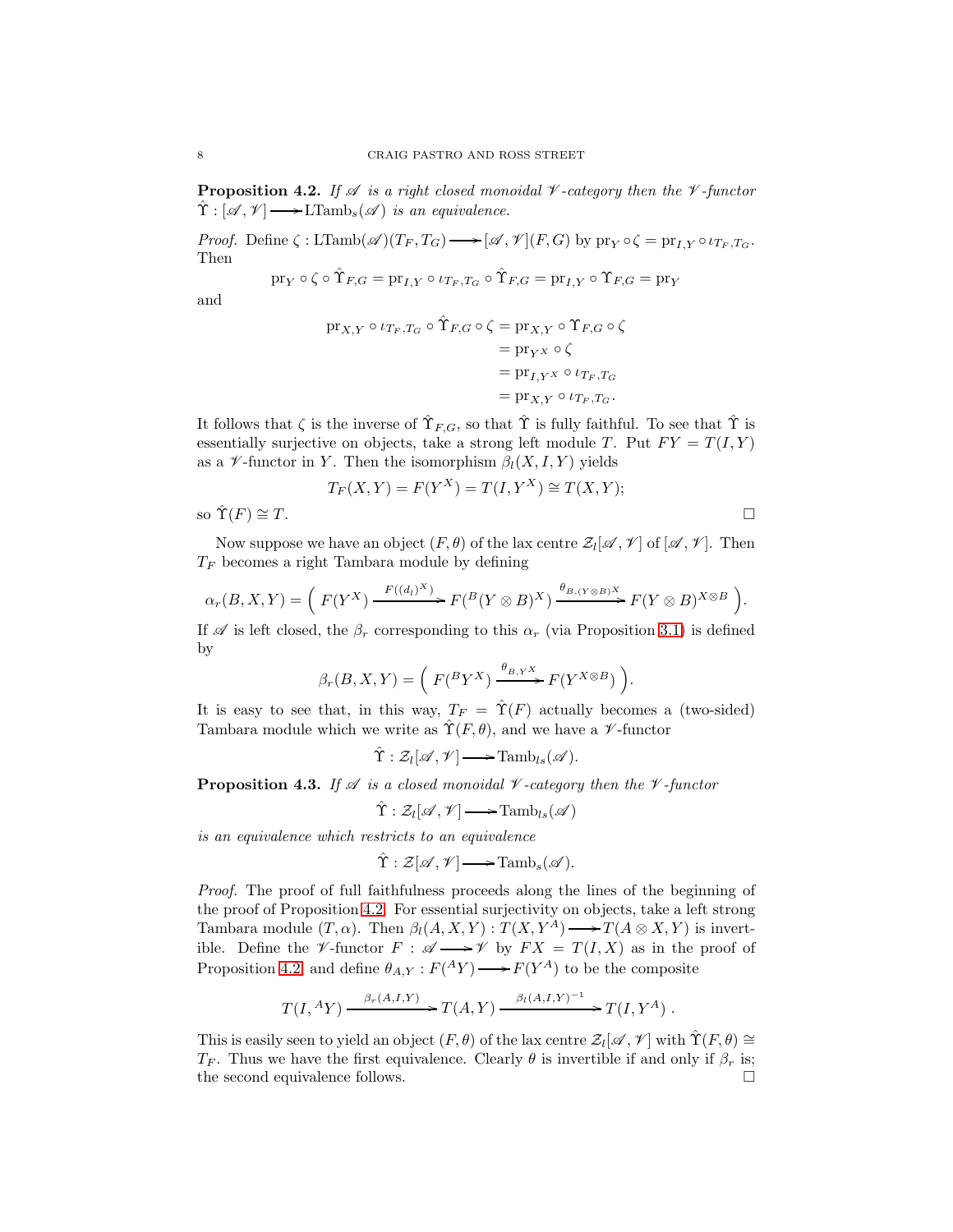# 5. The double monad

Tambara modules are actually Eilenberg-Moore coalgebras for a fairly obvious comonad on  $[\mathscr{A}^{op} \otimes \mathscr{A}, \mathscr{V}]$ . We begin by looking at the case of left modules.

Let  $\Theta_l : [\mathscr{A}^{\mathrm{op}} \otimes \mathscr{A}, \mathscr{V}] \longrightarrow [\mathscr{A}^{\mathrm{op}} \otimes \mathscr{A}, \mathscr{V}]$  be the  $\mathscr{V}\text{-functor defined by the end}$ 

$$
\Theta_l(T)(X,Y) = \int_A T(A \otimes X, A \otimes Y).
$$

There is a  $\mathscr V$ -natural family  $\epsilon_T : \Theta_l(T) \longrightarrow T$  defined by the projections

$$
\mathrm{pr}_{I}: \int_{A} T(A \otimes X, A \otimes Y) \longrightarrow T(X, Y).
$$

There is a  $\mathscr V$ -natural family  $\delta_T : \Theta_l(T) \longrightarrow \Theta_l(\Theta_l(T))$  defined by taking its composite with the projection

$$
\mathrm{pr}_{B,C} : \int_{B,C} T(B \otimes C \otimes X, B \otimes C \otimes Y) \longrightarrow T(B \otimes C \otimes X, B \otimes C \otimes Y)
$$

to be the projection

$$
\mathrm{pr}_{B\otimes C}:\int_A T(A\otimes X, A\otimes Y)\longrightarrow T(B\otimes C\otimes X, B\otimes C\otimes Y).
$$

It is now easily checked that  $\Theta_l = (\Theta_l, \delta, \epsilon)$  is a comonad on  $[\mathscr{A}^{\text{op}} \otimes \mathscr{A}, \mathscr{V}]$ .

There are also a comonad  $\Theta_r$  on  $\left[\mathscr{A}^{\mathrm{op}} \otimes \mathscr{A}, \mathscr{V}\right]$ , a distributive law  $\Theta_r \Theta_l \cong \Theta_l \Theta_r$ , and a comonad  $\Theta = \Theta_r \Theta_l$ :

$$
\Theta_r(T)(X,Y) = \int_B T(X \otimes B, Y \otimes B)
$$

and

$$
\Theta(T)(X,Y) = \int_{A,B} T(A \otimes X \otimes B, A \otimes Y \otimes B).
$$

We can easily identify the  $\mathscr V$ -categories of Eilenberg-Moore coalgebras for these three comonads.

<span id="page-8-2"></span>Proposition 5.1. *There are isomorphisms of* V *-categories*

- $[\mathscr{A}^{op} \otimes \mathscr{A}, \mathscr{V}]^{\Theta_l} \cong \mathrm{LTamb}(\mathscr{A}),$
- $\bullet$  [ $\mathscr{A}^{op} \otimes \mathscr{A}, \mathscr{V}]^{\Theta_r} \cong \text{RTamb}(\mathscr{A}),$  and
- $\bullet \ [\mathscr{A}^\mathrm{op} \otimes \mathscr{A}, \mathscr{V}]^\Theta \cong \mathrm{Tamb}(\mathscr{A}).$

In fact,  $\Theta_l$ ,  $\Theta_r$  and  $\Theta$  are all monoidal comonads on  $[\mathscr{A}^{\rm op}\otimes\mathscr{A},\mathscr{V}]$ . For example, the structure on  $\Theta_l$  is provided by the  $\not\!\mathscr{V}$ -natural transformations  $\Theta_l(T) \otimes_{\mathscr{A}} \Theta_l(T')$  $\Theta_l(T \otimes_{\mathscr{A}} T')$  and  $\mathscr{A}(-,-) \longrightarrow \Theta_l(\mathscr{A}(-,-))$  with components

<span id="page-8-0"></span>
$$
\int_{-A}^{B} \int_{A}^{C} T(A \otimes X, A \otimes Z) \otimes \int_{B} T'(B \otimes X, B \otimes Z) \longrightarrow \int_{C} \int_{-A}^{U} T(C \otimes X, U) \otimes T'(U, C \otimes Y)
$$
 and

and

<span id="page-8-1"></span>(2) 
$$
\mathscr{A}(X,Y) \longrightarrow \int_A \mathscr{A}(A \otimes X, A \otimes Y)
$$

defined as follows. The morphism [\(1\)](#page-8-0) is determined by its precomposite with the coprojection  $\text{corr}_Z$  and postcomposite with the projection  $\text{pr}_C$ ; the result is defined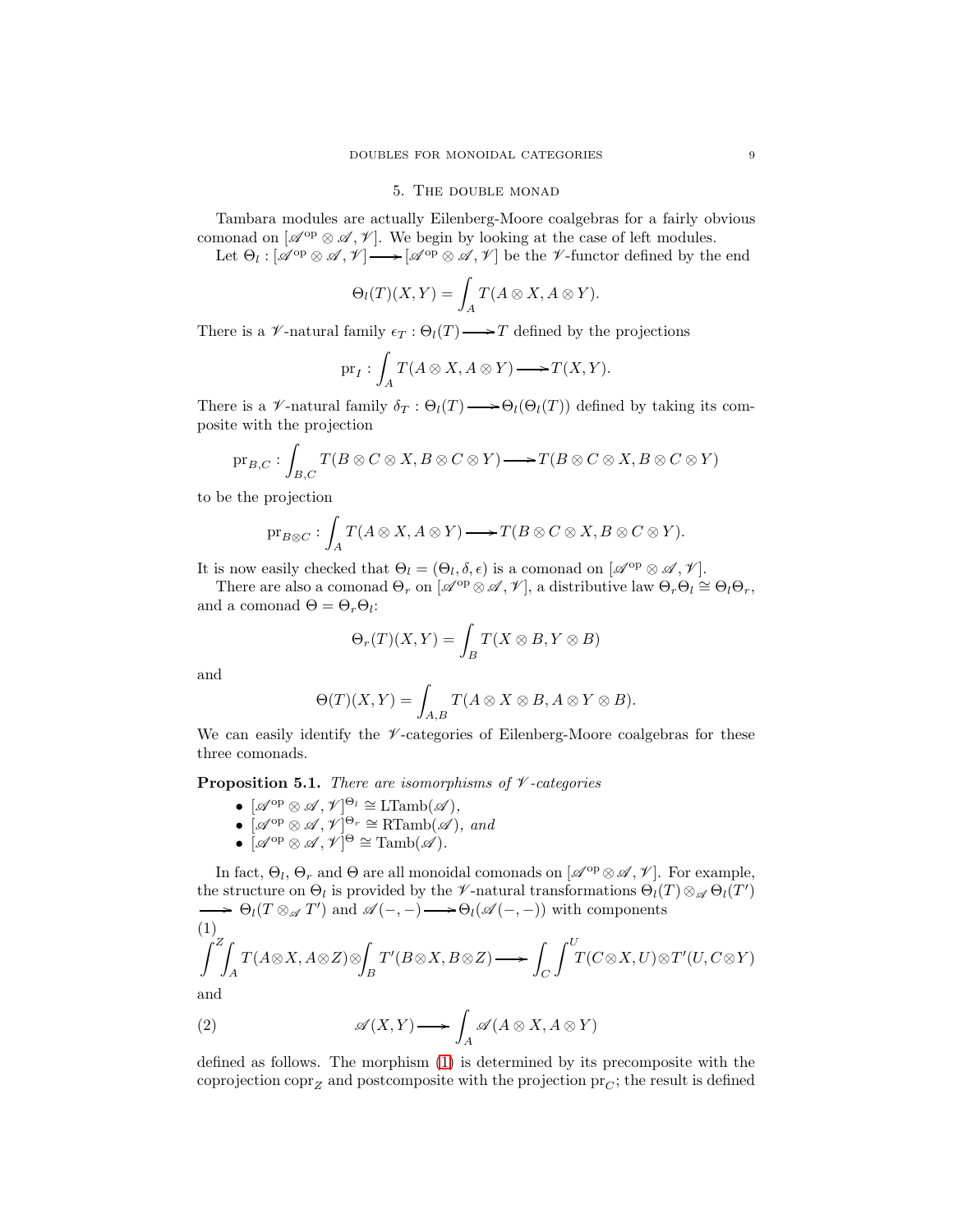to be the composite

$$
\int_A T(A \otimes X, A \otimes Z) \otimes \int_B T'(B \otimes X, B \otimes Z)
$$
\n
$$
\xrightarrow{\text{pr}_C \otimes \text{pr}_C} T(C \otimes X, C \otimes Z) \otimes T'(C \otimes Z, C \otimes Y)
$$
\n
$$
\xrightarrow{\text{copr}_{C \otimes Z}} \int^U T(C \otimes X, U) \otimes T'(U, C \otimes Y).
$$

The morphism [\(2\)](#page-8-1) is simply the coprojection copr<sub>I</sub>. It follows that  $[\mathscr{A}^{op} \otimes \mathscr{A}, \mathscr{V}]^{\Theta_l}$ becomes monoidal with the underlying functor becoming strong monoidal; see [\[Moe02\]](#page-12-7) and [\[McC02\]](#page-12-8). Clearly we have:

# Proposition 5.2. *The isomorphisms of Proposition [5.1](#page-8-2) are monoidal.*

The next thing to observe is that  $\Theta_l$ ,  $\Theta_r$  and  $\Theta$  all have left adjoints  $\Phi_l$ ,  $\Phi_r$  and  $\Phi$ which therefore become opmonoidal monads whose  $\mathscr V$ -categories of Eilenberg-Moore algebras are monoidally isomorphic to  $LTamb(\mathscr{A})$ ,  $RTamb(\mathscr{A})$  and  $Tamb(\mathscr{A})$ , respectively. Straightforward applications of the Yoneda Lemma, show that the formulas for these adjoints are

$$
\Phi_l(S)(U,V) = \int^{A,X,Y} \mathscr{A}(U, A \otimes X) \otimes \mathscr{A}(A \otimes Y, V) \otimes S(X,Y),
$$
  

$$
\Phi_r(S)(U,V) = \int^{B,X,Y} \mathscr{A}(U, X \otimes B) \otimes \mathscr{A}(Y \otimes B, V) \otimes S(X,Y), \text{ and}
$$
  

$$
\Phi(S)(U,V) = \int^{A,B,X,Y} \mathscr{A}(U, A \otimes X \otimes B) \otimes \mathscr{A}(A \otimes Y \otimes B, V) \otimes S(X,Y).
$$

Recall that left adjoint  $\mathscr V$ -functors  $\Psi : [\mathscr X^{\rm op}, \mathscr V] \longrightarrow [\mathscr Y^{\rm op}, \mathscr V]$  are equivalent to  $\not\!\mathscr{V}\text{-functors }\check{\Psi}: \mathscr{Y}^\mathrm{op}\otimes \mathscr{X}\longrightarrow \mathscr{V}, \text{ which are also called modules }\check{\Psi}: \mathscr{X}\longrightarrow \mathscr{Y}$ from  $\mathscr X$  to  $\mathscr Y$ . The equivalence is defined by:

$$
\check \Psi(Y,X)=\Psi(\mathscr X(-,X))(Y)
$$

and

$$
\Psi(M)(Y) = \int^X \check{\Psi}(Y,X) \otimes M(X).
$$

It follows that  $\Phi_l$ ,  $\Phi_r$  and  $\Phi$  determine monads  $\check{\Phi}_l$ ,  $\check{\Phi}_r$  and  $\check{\Phi}$  on  $\mathscr{A}^{\text{op}} \otimes \mathscr{A}$  in the bicategory  $\not\!\mathscr{V}\text{-}\mathbf{Mod}$ . The formulas are:

$$
\check{\Phi}_l(X, Y, U, V) = \int^A \mathscr{A}(U, A \otimes X) \otimes \mathscr{A}(A \otimes Y, V),
$$
  

$$
\check{\Phi}_r(X, Y, U, V) = \int^B \mathscr{A}(U, X \otimes B) \otimes \mathscr{A}(Y \otimes B, V), \text{ and}
$$
  

$$
\check{\Phi}(X, Y, U, V) = \int^{A, B} \mathscr{A}(U, A \otimes X \otimes B) \otimes \mathscr{A}(A \otimes Y \otimes B, V).
$$

## 6. Doubles

The bicategory  $\not\!\mathscr{V}\text{-}\mathbf{Mod}$  admits the Kleisli construction for monads. Write  $\mathscr{D}_l\mathscr{A}$ ,  $\mathscr{D}_r\mathscr{A}$  and  $\mathscr{D}\mathscr{A}$  for the Kleisli  $\mathscr{V}$ -categories for the monads  $\check{\Phi}_l$ ,  $\check{\Phi}_r$  and  $\check{\Phi}$  on  $\mathscr{A}^{op}\otimes\mathscr{A}$ in the bicategory  $\nu$ -**Mod**. We call them the *left double*, *right double* and *double*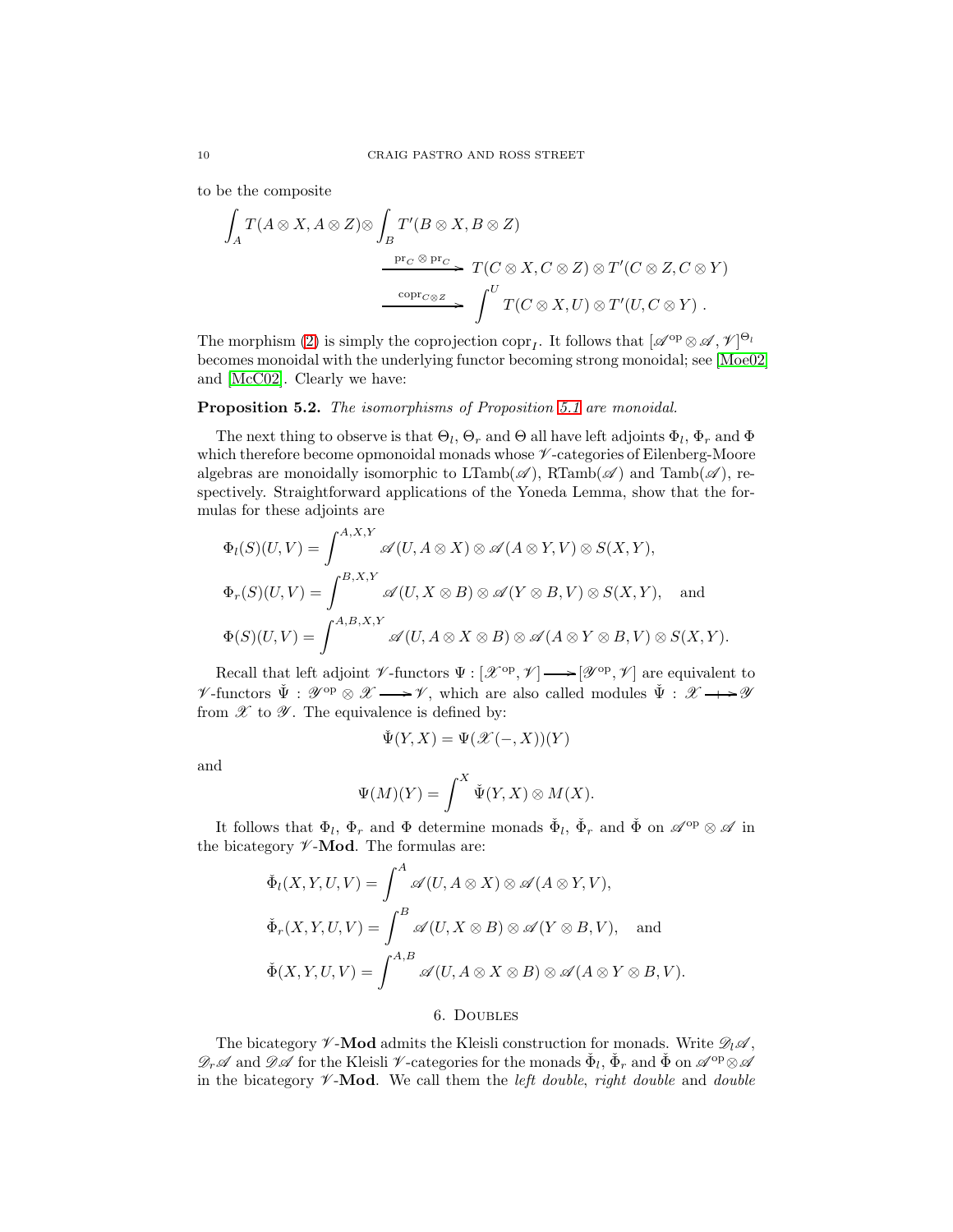of the monoidal V-category  $\mathscr A$ . They all have the same objects as  $\mathscr A^{\rm op}\otimes\mathscr A$ . The homs are defined by

$$
\mathcal{D}_l \mathscr{A}((X, Y), (U, V)) = \int^A \mathscr{A}(U, A \otimes X) \otimes \mathscr{A}(A \otimes Y, V),
$$
  

$$
\mathcal{D}_r \mathscr{A}((X, Y), (U, V)) = \int^B \mathscr{A}(U, X \otimes B) \otimes \mathscr{A}(Y \otimes B, V), \text{ and}
$$
  

$$
\mathcal{D}\mathscr{A}((X, Y), (U, V)) = \int^{A, B} \mathscr{A}(U, A \otimes X \otimes B) \otimes \mathscr{A}(A \otimes Y \otimes B, V).
$$

<span id="page-10-0"></span>Proposition 6.1. *There are canonical equivalences of* V *-categories:*

- $\Xi_l: \mathrm{LTamb}(\mathscr{A}) \simeq [\mathscr{D}_l \mathscr{A}, \mathscr{V}],$
- $\Xi_r$  : RTamb $(\mathscr{A}) \simeq [\mathscr{D}_r \mathscr{A}, \mathscr{V}]$ *, and*
- $\Xi$  : Tamb $(\mathscr{A}) \simeq [\mathscr{D}\mathscr{A}, \mathscr{V}]$ *.*

It follows from the main result of Day [\[Day70\]](#page-12-4) that these doubles  $\mathscr{D}_l \mathscr{A}$ ,  $\mathscr{D}_r \mathscr{A}$ and  $\mathscr{D}\mathscr{A}$  all admit promonoidal structures  $(P_l, J_l)$ ,  $(P_r, J_r)$  and  $(P, J)$  for which the equivalences in Proposition [6.1](#page-10-0) become monoidal when the right-hand sides are given the corresponding convolution structures. For example, we calculate that  $P_l$ and  $J_l$  are as follows:

$$
P_l((X, Y), (U, V); (H, K)) = (\mathscr{D}_l \mathscr{A}((X, Y), -) \otimes_{\mathscr{A}} \mathscr{D}_l \mathscr{A}((U, V), -))(H, K)
$$
  
= 
$$
\int^{Z, A, B} \mathscr{A}(H, A \otimes X) \otimes \mathscr{A}(A \otimes Y, Z) \otimes \mathscr{A}(Z, B \otimes U) \otimes \mathscr{A}(B \otimes V, K)
$$
  
= 
$$
\int^{A, B} \mathscr{A}(H, A \otimes X) \otimes \mathscr{A}(A \otimes Y, B \otimes U) \otimes \mathscr{A}(B \otimes V, K)
$$

and

$$
J_l(H, K) = \mathscr{A}(H, K).
$$

Furthermore, there are some special morphisms that exist in these doubles  $\mathscr{D}_l\mathscr{A}$ ,  $\mathscr{D}_r\mathscr{A}$  and  $\mathscr{D}\mathscr{A}$ . Let  $\tilde{\alpha}_l:(X,Y) \longrightarrow (A\otimes X, A\otimes Y)$  denote the morphism in  $\mathscr{D}_l\mathscr{A}$ defined by the composite

$$
I \xrightarrow{j_{A\otimes X}\otimes j_{A\otimes Y}} \mathscr{A}(A\otimes X, A\otimes X) \otimes \mathscr{A}(A\otimes Y, A\otimes Y)
$$
  

$$
\xrightarrow{\text{copr}_A} \mathscr{D}_l \mathscr{A}((X,Y), (A\otimes X, A\otimes Y)) .
$$

The V-functor  $\Xi_l$  has the property that  $\Xi_l(T, \alpha_l)(X, Y) = T(X, Y)$  and  $\Xi_l(T, \alpha_l)(\tilde{\alpha}_l) =$  $\alpha_l$ . When  $\mathscr A$  is right closed, we let  $\tilde{\beta}_l : (X, Y^A) \longrightarrow (A \otimes X, Y)$  denote the morphism in  $\mathscr{D}_l \mathscr{A}$  defined by the composite

$$
I \xrightarrow{j_{A\otimes X}\otimes e_r} \mathscr{A}(A\otimes X, A\otimes X) \otimes \mathscr{A}(A\otimes Y^A, Y)
$$
  

$$
\xrightarrow{\text{copr}_A} \mathscr{D}_l \mathscr{A}((X, Y^A), (A\otimes X, Y)) .
$$

Then  $\Xi_l(T, \alpha_l)(\tilde{\beta}_l) = \beta_l$ .

Similarly, we have the morphism  $\tilde{\alpha}_r : (X, Y) \longrightarrow (X \otimes B, Y \otimes B)$  in  $\mathscr{D}_r \mathscr{A}$ , and also, when  $\mathscr A$  is left closed, the morphism  $\tilde{\beta}_r : (X, {}^B Y) \longrightarrow (X \otimes B, Y)$ .

There are  $\mathscr{V}$ -functors  $\mathscr{D}_l \mathscr{A} \longrightarrow \mathscr{D} \mathscr{A} \longrightarrow \mathscr{D}_r \mathscr{A}$  which are the identity functions on objects and are defined on homs using projections with  $B = I$  for the left leg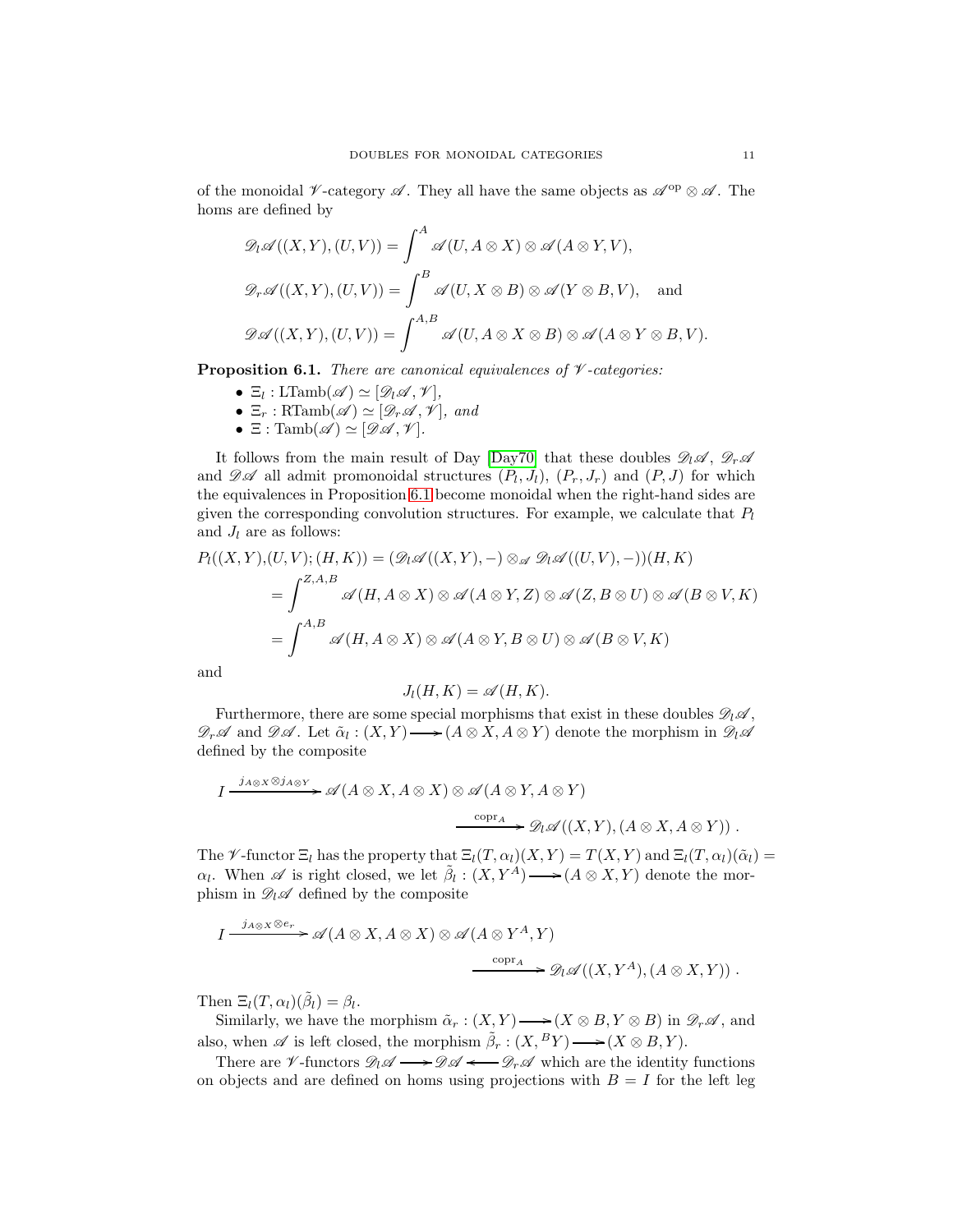and the projections  $A = I$  for the second leg. In this way, the morphisms  $\tilde{\alpha}_l$  and  $\tilde{\alpha}_r$  can be regarded also as morphisms of  $\mathscr{D}\mathscr{A}$ . Under closedness assumptions, the morphisms  $\tilde{\beta}_l$  and  $\tilde{\beta}_r$  can also be regarded as morphisms of  $\mathscr{D}\mathscr{A}$ .

Let  $\Sigma_l$  denote the set of morphisms  $\tilde{\beta}_l : (X, Y^A) \longrightarrow (A \otimes X, Y)$ , let  $\Sigma_r$  denote the set of morphisms  $\tilde{\beta}_r : (X, {}^B Y) \longrightarrow (X \otimes B, Y)$ , and let  $\Sigma$  denote the set of morphisms  $\Sigma = \Sigma_l \cup \Sigma_r$ . Under appropriate closedness assumptions on  $\mathscr{A}$ , we can form various  $\nu$ -categories of fractions such as:

- L $\mathscr{D}\mathscr{A} = \mathscr{D}_l \mathscr{A}[\Sigma_l^{-1}]$  and  $\mathsf{R}\mathscr{D}\mathscr{A} = \mathscr{D}_r \mathscr{A}[\Sigma_r^{-1}],$
- $\mathscr{D}_{ls}\mathscr{A}=\mathscr{D}\mathscr{A}[\Sigma_l^{-1}]$  and  $\mathscr{D}_{rs}\mathscr{A}=\mathscr{D}\mathscr{A}[\Sigma_r^{-1}],$  and
- $\mathscr{D}_s\mathscr{A}=\mathscr{D}\mathscr{A}[\Sigma^{-1}].$

The following result is now automatic.

<span id="page-11-0"></span>**Theorem 6.2.** For a closed monoidal  $\mathcal V$ -category  $\mathcal A$ , there are equivalences of V *-categories:*

- $[L\mathscr{D}\mathscr{A}, \mathscr{V}] \simeq \text{LTamb}_{s}(\mathscr{A}) \simeq [\mathscr{A}, \mathscr{V}],$
- $[\mathscr{D}_{ls}\mathscr{A}, \mathscr{V}] \simeq \text{Tamb}_{ls}(\mathscr{A}) \simeq \mathcal{Z}_l[\mathscr{A}, \mathscr{V}],$  and
- $[\mathscr{D}_s\mathscr{A},\mathscr{V}] \simeq \text{Tamb}_s(\mathscr{A}) \simeq \mathcal{Z}[\mathscr{A},\mathscr{V}].$

The first equivalence of Theorem [6.2](#page-11-0) implies that  $L\mathscr{D}\mathscr{A}$  and  $\mathscr{A}$  are Morita equivalent. This begs the question of whether there is a  $\nu$ -functor relating them more directly. Indeed there is. We have a  $\nu$ -functor

$$
\Pi:\mathscr{D}_l\mathscr{A}\longrightarrow\mathscr{A}
$$

defined on objects by  $\Pi(X, Y) = Y^X$  and by defining the effect

$$
\Pi: \mathcal{D}_l \mathscr{A}((X, Y), (U, V)) \longrightarrow \mathscr{A}(Y^X, V^U)
$$

on hom objects to have its composite with the A-coprojection equal to the composite

$$
\mathscr{A}(U, A \otimes X) \otimes \mathscr{A}(A \otimes Y, V)
$$
\n
$$
\xrightarrow[V^{(-)} \otimes (-)^{A \otimes X}]{} \mathscr{A}(V^{A \otimes X}, V^{U}) \otimes \mathscr{A}((A \otimes Y)^{A \otimes X}, V^{A \otimes X})
$$
\n
$$
\xrightarrow{\text{composition}}{} \mathscr{A}((A \otimes Y)^{A \otimes X}, V^{U})
$$
\n
$$
\xrightarrow{\mathscr{A}((d_r)^{X}, V^{U})}{} \mathscr{A}(Y^{X}, V^{U}).
$$

It is easy to see that  $\Pi$  takes the morphisms  $\tilde{\beta}_l : (X, Y^A) \longrightarrow (A \otimes X, Y)$  to isomorphisms. So  $\Pi$  induces a  $\nu$ -functor

 $\hat{\Pi}: \mathrm{L}\mathscr{D}_L \mathscr{A} \longrightarrow \mathscr{A}$ :

this induces the first equivalence of Theorem [6.2.](#page-11-0)

For closed monoidal  $\mathscr A$ , the second and third equivalences of Theorem [6.2](#page-11-0) show that both the lax centre and the centre of the convolution monoidal  $\mathcal V$ -category  $[\mathscr{A}, \mathscr{V}]$  are again functor  $\mathscr{V}\text{-categories }[\mathscr{D}_l, \mathscr{A}, \mathscr{V}]$  and  $[\mathscr{D}_s \mathscr{A}, \mathscr{V}]$ . Since  $\mathcal{Z}_l[\mathscr{A}, \mathscr{V}]$  and  $\mathcal{Z}[\mathscr{A}, \mathscr{V}]$  are monoidal with the tensor products colimit preserving in each variable, using the correspondence in [\[Day70\]](#page-12-4), there are lax braided and braided promonoidal structures on  $\mathscr{D}_{ls}\mathscr{A}$  and  $\mathscr{D}_{s}\mathscr{A}$  which are such that  $[\mathscr{D}_{ls}\mathscr{A},\mathscr{V}]$  and  $[\mathscr{D}_{s}\mathscr{A},\mathscr{V}]$  become closed monoidal under convolution, and the equivalences of Theorem [6.2](#page-11-0) become lax braided and braided monoidal equivalences.